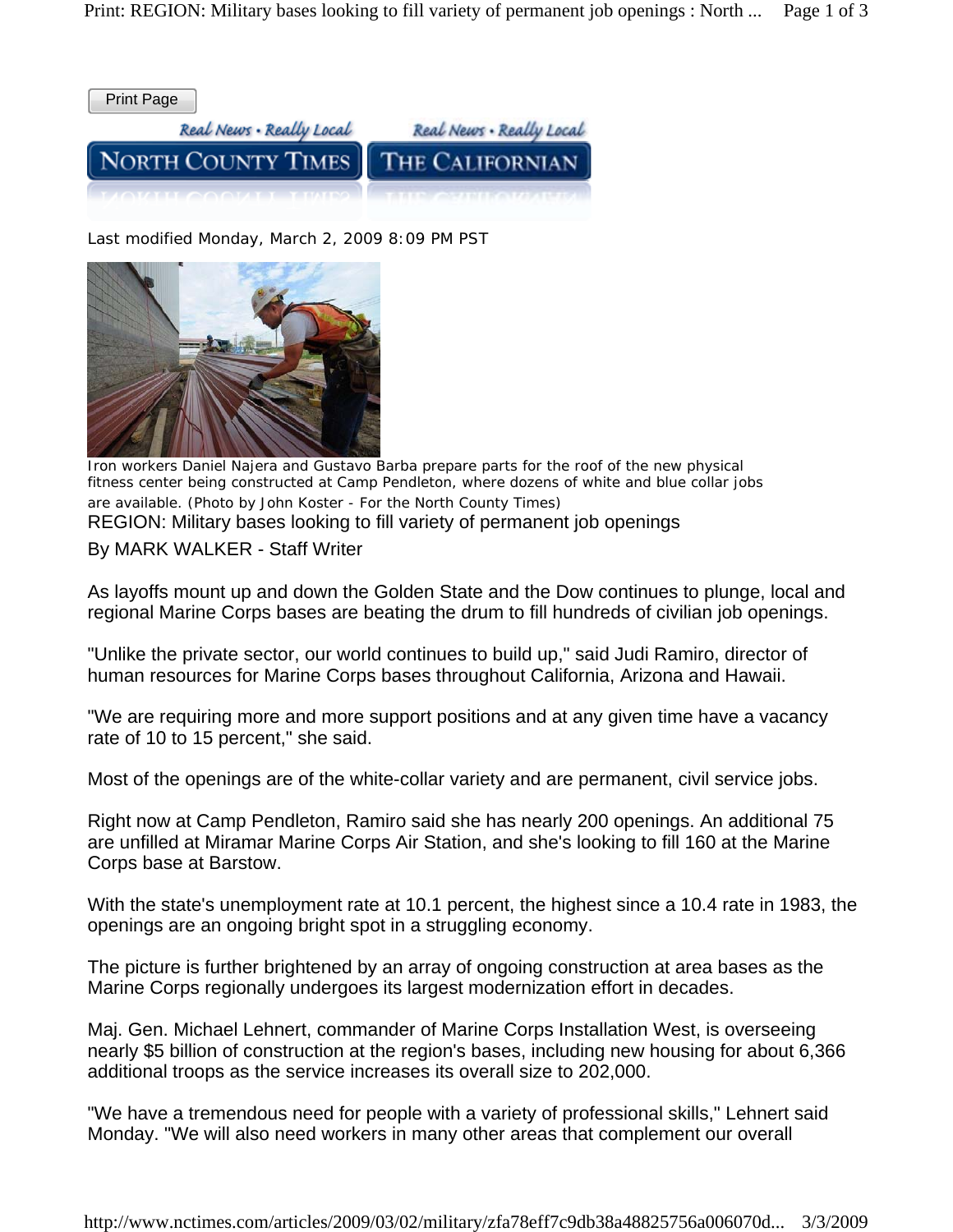growth."

Many openings are tied to the modernization, but Ramiro emphasized that almost all are considered permanent positions that will last after the work is done, because of ongoing work after the major projects and expected retirements in the civilian work force in the coming years.

Even in the face of the nation's worst recession in decades, just getting people to apply for the civilian jobs is half the battle for the military, Ramiro said.

"When we go to job fairs and have booths at colleges, people avoid us because they assume getting a job with the USMC means they have to join the military," she said.

Among the current needs are architects, community planners and contract specialists.

While most of the current construction projects involve civilian contractors who hire their own crews, the region's bases do have blue-collar jobs to fill.

"We're looking for people in electrical, sewage and water treatment plant operations," Ramiro said, adding she also has openings for plumbers and other positions in the trades.

The Marine Corps is discontinuing using its own military police to staff entry gates, turning that work over to a 200-member civilian federal police force.

"We also are recruiting for that work, because even though all those are filled, we are starting to have turnover," she said.

Lehnert emphasized that successful job applicants will find their positions less susceptible to boom and bust cycles.

"We bring economic stability to the community, and we are glad to be able to bring jobs to Southern California," he said.

As the Marine Corps continues to modernize its bases through normal funding channels, the recently passed federal stimulus bill could mean other improvements may happen sooner than expected.

The bill provides several billion dollars to the Department of the Navy for construction of additional housing, day care centers, medical clinics and hospitals.

Base officials have said there are some projects they would like to see tap into that money, such as modernization of the Navy Hospital on Camp Pendleton.

If that comes to fruition, even more construction jobs and white-collar work associated with that project could become available.

As part of the ongoing construction, Camp Pendleton officials last week broke ground on a \$23 million Wounded Warrior Battalion facility that will house service members recovering from various injuries.